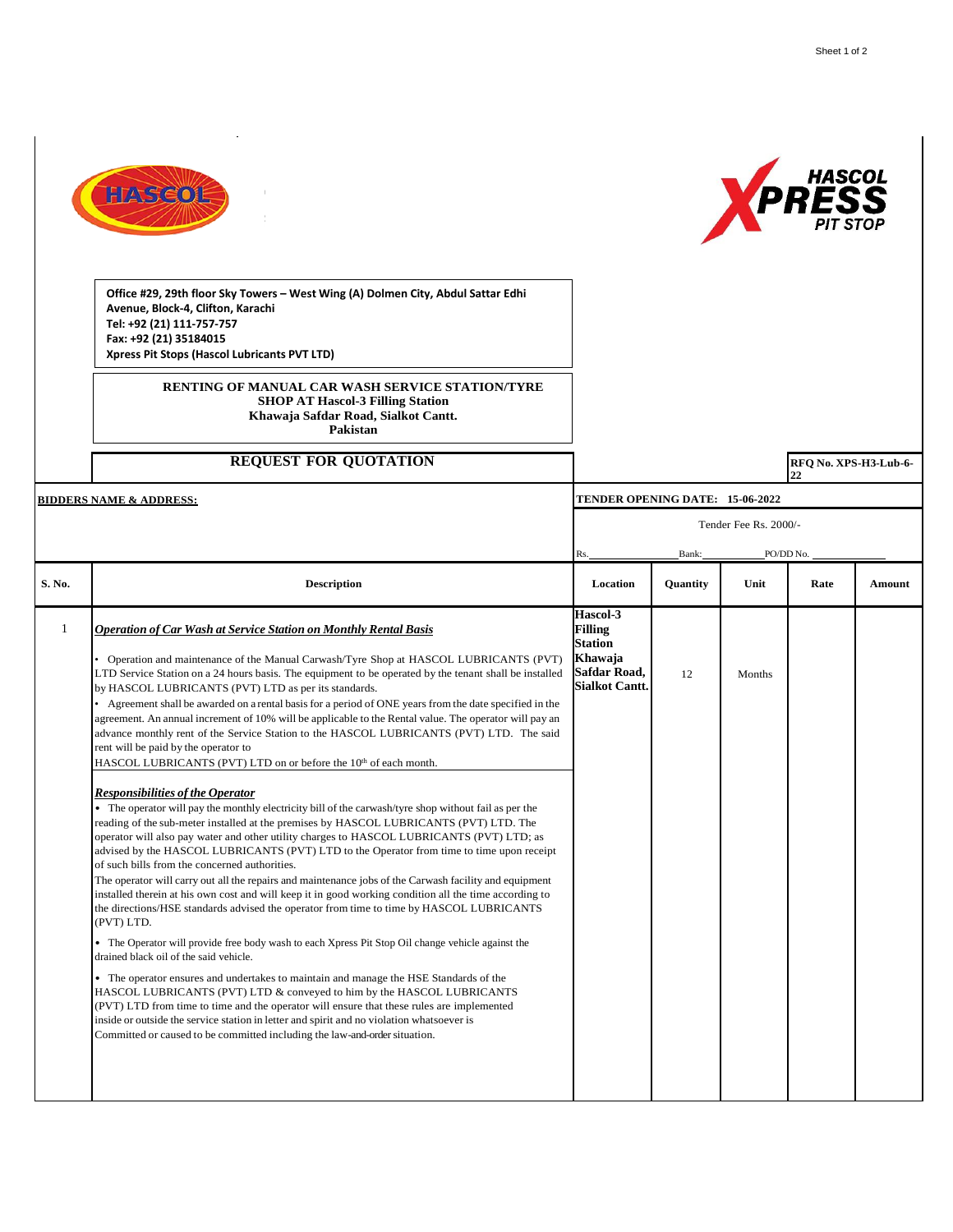| <b>Terms &amp; Conditions</b>                                                                                                                                                                                                                                                                                                                                                                           |  |  |
|---------------------------------------------------------------------------------------------------------------------------------------------------------------------------------------------------------------------------------------------------------------------------------------------------------------------------------------------------------------------------------------------------------|--|--|
| <b>Security Deposit</b>                                                                                                                                                                                                                                                                                                                                                                                 |  |  |
|                                                                                                                                                                                                                                                                                                                                                                                                         |  |  |
| The operator will deposit an amount equivalent to 3 months' quoted rent as a security deposit with                                                                                                                                                                                                                                                                                                      |  |  |
| HASCOL LUBRICANTS (PVT) LTD which will be refundable only after the expiry of this agreement                                                                                                                                                                                                                                                                                                            |  |  |
| upon clearing all dues of HASCOL LUBRICANTS (PVT) LTD and/or any dues/bills/fees and other                                                                                                                                                                                                                                                                                                              |  |  |
| such payments pertaining to the Service Station.                                                                                                                                                                                                                                                                                                                                                        |  |  |
|                                                                                                                                                                                                                                                                                                                                                                                                         |  |  |
| <b>Adherence to Hascol Lubricants (PVT) LTD Standard Operating Procedures</b>                                                                                                                                                                                                                                                                                                                           |  |  |
| The operator must follow and implement any standard operating procedures, in any form or format<br>given to operator by Hascol Lubricants (PVT) LTD in any point of time.                                                                                                                                                                                                                               |  |  |
| The operator must maintain hygiene and cleanness of Manual Carwash/Tyre Shop.                                                                                                                                                                                                                                                                                                                           |  |  |
| The operator must purchase uniform from Hascol Lubricants (PVT) LTD every 4 month.                                                                                                                                                                                                                                                                                                                      |  |  |
| The operator cannot obtain and utilized in any form unless prior written approval from Hascol<br>Lubricants (PVT) LTD including any equipment, products, services, lubricants, offices, cash memo,<br>logo, Hascol Registered logos, employees and any other property owned by Hascol Group.<br>The operator will be held liable to incidents occurred by the operator and its employees including, any |  |  |
| illegal activity by law including drugs, alcohol, we apon of any sort, theft,                                                                                                                                                                                                                                                                                                                           |  |  |
| Hascol Lubricants reserve the right to give 30 days' notice period to operator to vacate the premises.                                                                                                                                                                                                                                                                                                  |  |  |
| The operator can vacate the premise by giving 30 days' notice to Hascol Lubricants (PVT) LTD, in<br>case of non-compilation of annual term rental agreement Hascol Lubricants will return only 1/3 of the<br>security deposit. If the site is returned in the state as given by Hascol Lubricants (PVT) LTD.                                                                                            |  |  |
| In case non-continuation or renewal of rental agreement Hascol Lubricants (PVT) LTD will                                                                                                                                                                                                                                                                                                                |  |  |
| reimburse the complete security deposit. If the site is returned in the state as given by Hascol<br>Lubricants (PVT) LTD.                                                                                                                                                                                                                                                                               |  |  |
| Hascol Lubricants (PVT) LTD reserve the right to deduct any damages from operators' security<br>deposit if any given equipment, building, or any other property owned by Hascol Group is damage by<br>operator and its employees.                                                                                                                                                                       |  |  |
| The Operator if found in any illegal transaction, bribery, or any other dealing deem un-lawful by law,<br>will lead to immediate force majeure of rental agreement.                                                                                                                                                                                                                                     |  |  |
| General                                                                                                                                                                                                                                                                                                                                                                                                 |  |  |
| The bidder will operate the service station himself, no subletting or transfer of right shall be allowed                                                                                                                                                                                                                                                                                                |  |  |
| Mobilization period of 15 days will be granted to the successful bidder.                                                                                                                                                                                                                                                                                                                                |  |  |
| HASCOL LUBRICANTS (PVT) LTD has the right to extend the tender opening date or cancel the                                                                                                                                                                                                                                                                                                               |  |  |
| tender.                                                                                                                                                                                                                                                                                                                                                                                                 |  |  |
| In bidder must provide information beforehand in case of any relation with Hascol group, its<br>subsidiaries and its employees.                                                                                                                                                                                                                                                                         |  |  |
| The successful bidder must submit employees roster list, including CNIC copies and police clearance<br>certificate for purpose of clearance from HQ-8.                                                                                                                                                                                                                                                  |  |  |
| The bidder will bid in two different envelopes (Technical and Commercial), technical to include<br>bidders' profile, current work/business, labor roster along with CNIC COPIES and letter of intent.                                                                                                                                                                                                   |  |  |
| Successful bidder must comply with all lawful orders/policies of HASCOL LUBRICANTS (PVT) LTD                                                                                                                                                                                                                                                                                                            |  |  |
| and the Government of Pakistan.<br>Bidder must submit pay order along with complete form under the name of Hascol Lubricants (PVT)                                                                                                                                                                                                                                                                      |  |  |
| LTD.                                                                                                                                                                                                                                                                                                                                                                                                    |  |  |
| Offers received without tender fees of Rs.2000- or with an amount below the required amount shall be<br>rejected.                                                                                                                                                                                                                                                                                       |  |  |
| Contact person's Name, Address, Telephone, & Fax number (if any) should be clearly written on the                                                                                                                                                                                                                                                                                                       |  |  |
| Fender documents.                                                                                                                                                                                                                                                                                                                                                                                       |  |  |
| The Quoted Price Should Be Inclusive of All Govt. Taxes, Levies Etc.                                                                                                                                                                                                                                                                                                                                    |  |  |